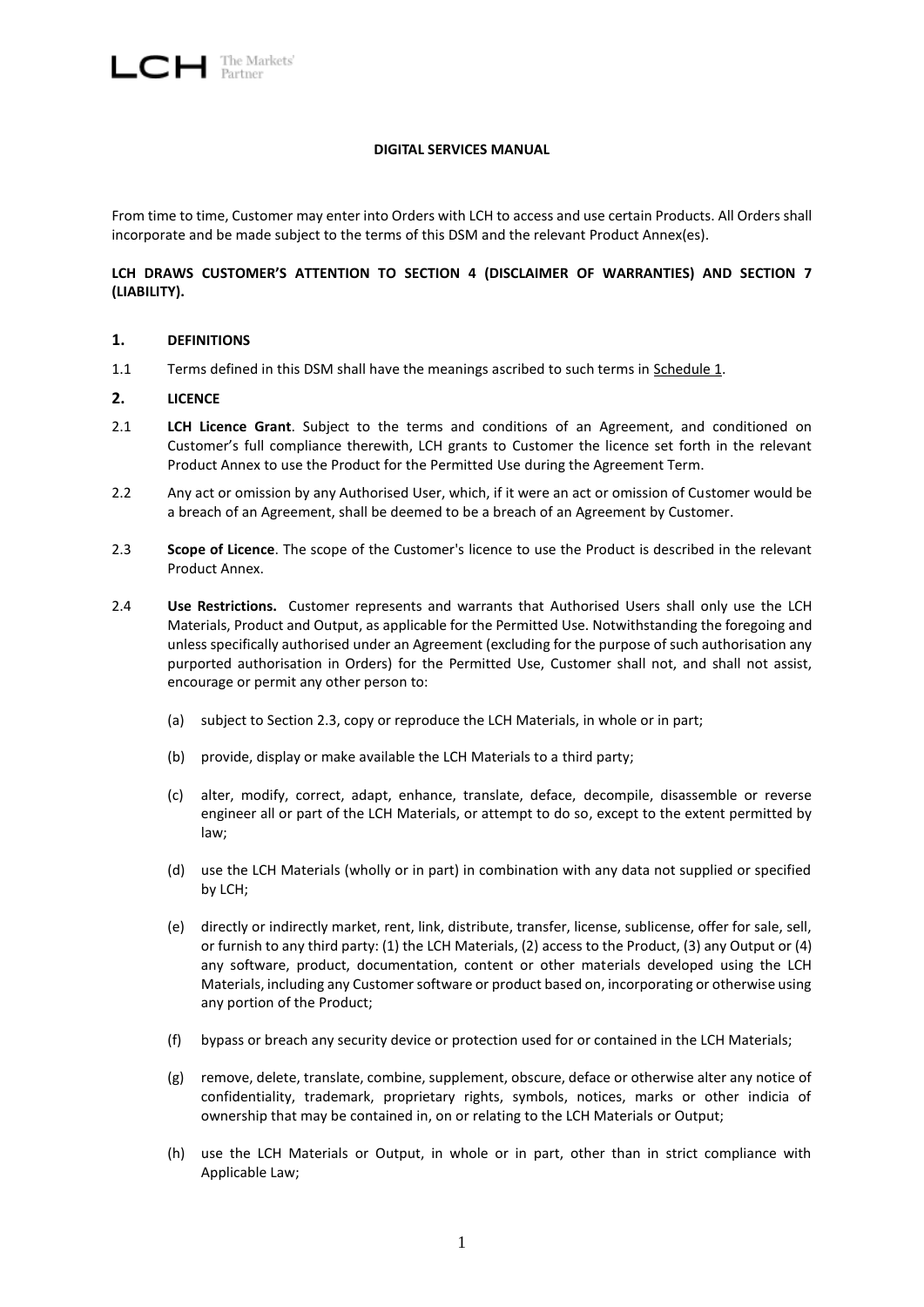- (i) commercially exploit the LCH Materials or Output;
- (j) access or use the LCH Materials or Output in a way intended to avoid incurring fees or charges; or
- (k) use the LCH Materials or Output other than as strictly necessary for the Permitted Use(s), as determined in LCH's sole discretion, or in any manner or for any purpose not expressly provided for or permitted by an Agreement; or
- (l) use the LCH Materials or Output outside of the particular restrictions or metrics of any Plan.
- 2.5 Notwithstanding anything to the contrary in an Agreement, Customer (i) shall not use, (ii) shall not assist or encourage any person from using and (iii) shall prevent any person from using the LCH Materials or Output:
	- (a) for any purpose other than the Permitted Use as set forth in Section [2.1;](#page-0-1)
	- (b) for any of the purposes set out in the definition of "use" under Regulation (EU) 2016/1011 of the European Parliament and of the Council of 8 June 2016 (as retained in English law subject to section 3 of the European Union (Withdrawal) Act 2018) on indices used as benchmarks in financial instruments and financial contracts or to measure the performance of investment funds; and
	- (c) (where LCH Materials contain, incorporate or reference data or information relating to inflationbased Contracts presented at or registered for clearing with LCH) for any reason other than for clearing, valuation, settlement and risk management in respect of the Customer's inflation-based Contracts presented at or registered for clearing with LCH.

#### 2.6 **No Solicitation or Investment Advice**.

- 2.6.1 Customer acknowledges that the provision by LCH of LCH Materials and Output is not, and shall not be treated as, any advertisement or offer for, or solicitation or recommendation to buy or sell, any securities or any other financial products. LCH's publication or provision of any LCH Materials or Output in no way suggests or implies an opinion by LCH or its third party licensors as to the attractiveness of investment in any securities or any other financial products.
- 2.6.2 Customer acknowledges and agrees that:
	- (a) LCH has not given any investment advice or made any claim as to the suitability of any LCH Materials or Output for any use; and
	- (b) Customer has or will make its own assessment as to the suitability of the LCH Materials or Output for any use Customer makes of it (and Customer is qualified to make such assessment or has received suitable independent advice), including its own assessment as to of the suitability of entering into any derivative contracts in connection with the use of a Product.

## 2.7 **PUBLICITY.**

- 2.7.1 Customer shall not refer to the Product in any promotional or marketing material unless expressly with the prior written consent of LCH.
- 2.7.2 Upon LCH's request, Customer shall cease use, access to, distribution or display of any promotional or marketing material relating to, referring to or incorporating the LCH Materials or Output, or that make reference to LCH's or any of its Affiliates' businesses, that, in LCH's sole discretion and notwithstanding LCH's prior approval or consent in relation to such material, (i) breaches an Agreement, (ii) has or may have an adverse impact on LCH's or any of its Affiliates' reputation or businesses or (iii) LCH believes may put LCH or any of its Affiliates at risk of breaching Applicable Law.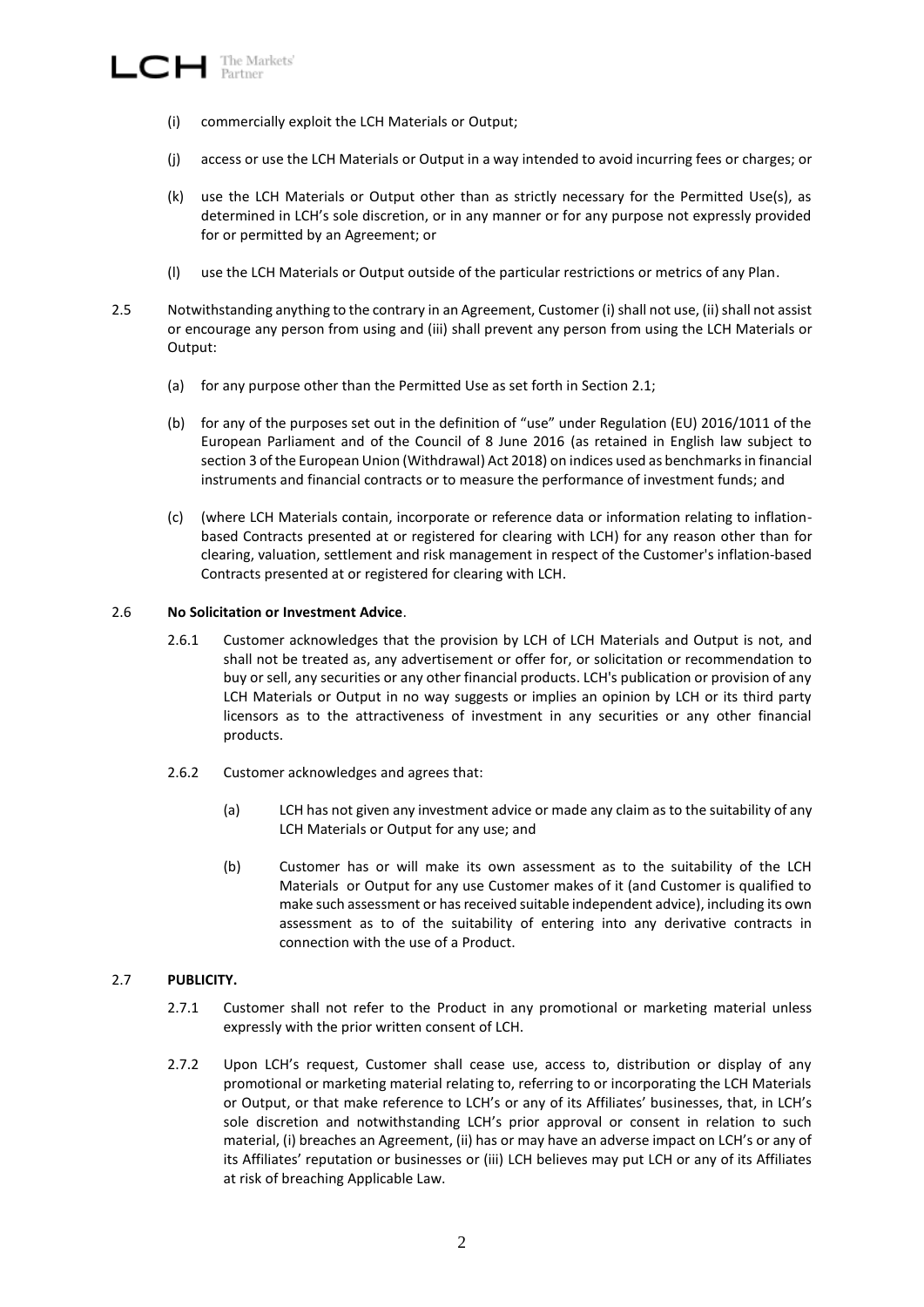# The Markets'<br>Partner **CH**

2.7.3 LCH shall not refer to Customer, or use Customer's name or logo, in any publicity material or on its website without obtaining the Customer's prior written consent.

# <span id="page-2-1"></span>**3. AUDITS**

- 3.1 During an Agreement Term, and for five (5) years following the termination of an Agreement, LCH or its nominee may, at its own expense and upon five (5) business days' prior written notice, inspect and audit Customer's compliance with an Agreement. LCH (or its nominee) shall conduct all audits during regular business hours and in a manner that does not unreasonably interfere with Customer's business operations. Customer shall make available all books, Customer Records, equipment, information and personnel, and provide all such cooperation and assistance, as may be requested by or on behalf of LCH in connection with an audit provided that nothing in this Agreement shall require the Customer to breach any confidentiality obligations it owes to any third party or disclose any legally privileged information.
- 3.2 If an audit under this Section [3](#page-2-1) reveals Customer's underpayment of any amount due under an Agreement, Customer shall immediately pay such amount (plus any applicable interest under Section [5.4\)](#page-3-0) to LCH, and Customer shall pay LCH's (or it's nominee's) reasonable costs and expenses in performing such audit.

## <span id="page-2-0"></span>**4. DISCLAIMER OF WARRANTIES**

- 4.1 SUBJECT TO CLAUSE [4.4,](#page-2-2) TO THE FULLEST EXTENT PERMITTED BY APPLICABLE LAW, THE LCH MATERIALS, OUTPUT, DATA, INFORMATION, MATERIALS OR SERVICES PROVIDED BY OR ON BEHALF OF LCH PURSUANT TO THIS AGREEMENT ARE PROVIDED "AS IS," WITH REASONABLE SKILL AND CARE AND IN ACCORDANCE WITH APPLICABLE LAW.
- 4.2 TO THE FULLEST EXTENT PERMITTED BY APPLICABLE LAW, LCH HEREBY DISCLAIMS ALL CONDITIONS, REPRESENTATIONS AND WARRANTIES, WHETHER EXPRESS, IMPLIED, STATUTORY OR OTHERWISE (INCLUDING ALL WARRANTIES ARISING FROM COURSE OF DEALING, USAGE OR TRADE), AND SPECIFICALLY DISCLAIMS ALL IMPLIED WARRANTIES OF MERCHANTABILITY, FITNESS FOR A PARTICULAR PURPOSE, GOOD TITLE, SATISFACTORY QUALITY AND NON-INFRINGEMENT.
- 4.3 TO THE FULLEST EXTENT PERMITTED BY APPLICABLE LAW AND WITHOUT LIMITING THE FOREGOING, LCH MAKES NO WARRANTY OF ANY KIND THAT ANY LCH MATERIALS, OUTPUT OR ANY OTHER LCH GOODS, SERVICES, TECHNOLOGIES OR MATERIALS, INCLUDING ANY SOFTWARE OR HARDWARE, OR ANY PRODUCT OR RESULTS OF THE USE OF ANY OF THEM, WILL MEET CUSTOMER'S OR ANY OTHER PERSON'S REQUIREMENTS, OPERATE WITHOUT INTERRUPTION, ACHIEVE ANY INTENDED RESULT OR PURPOSE, BE COMPATIBLE WITH OR WORK WITH ANY OTHER GOODS, SERVICES, TECHNOLOGIES OR MATERIALS, INCLUDING ANY SOFTWARE, HARDWARE, SYSTEM OR NETWORK, EXCEPT TO THE EXTENT EXPRESSLY SET FORTH IN THIS AGREEMENT, OR BE SECURE, ACCURATE, COMPLETE, (SUBJECT TO CLAUSE 4.5) FREE OF HARMFUL CODE, VIRUSES, WORMS, TROJAN HORSES, OTHER HARMFUL COMPONENTS OR BE ERROR FREE.
- <span id="page-2-2"></span>4.4 The Product will function or can be used substantially in accordance with the Documentation.
- 4.5 LCH will apply good industry standard to protect the LCH Portal from harmful code, viruses, worms, Trojan horse and other harmful components.

## <span id="page-2-3"></span>**5. FEES, INVOICES AND PAYMENTS**

- 5.1 Customer shall pay to LCH the undisputed Fees and any other costs or fees (including any tax, duty or assessment) specified on the Order annually in advance and within thirty (30) calendar days of Customer's receipt of the relevant invoice from LCH. Customer may nominate a third party payor on the Order to pay Fees on the Customer's behalf, provided that this does not relieve the Customer from the obligation to pay the Fees.
- 5.2 LCH shall, upon no fewer than thirty (30) calendar days' prior notice, have the unilateral right to amend the Fees at any time, including the foreign exchange rate applied to the Fees; **provided**, **however**, that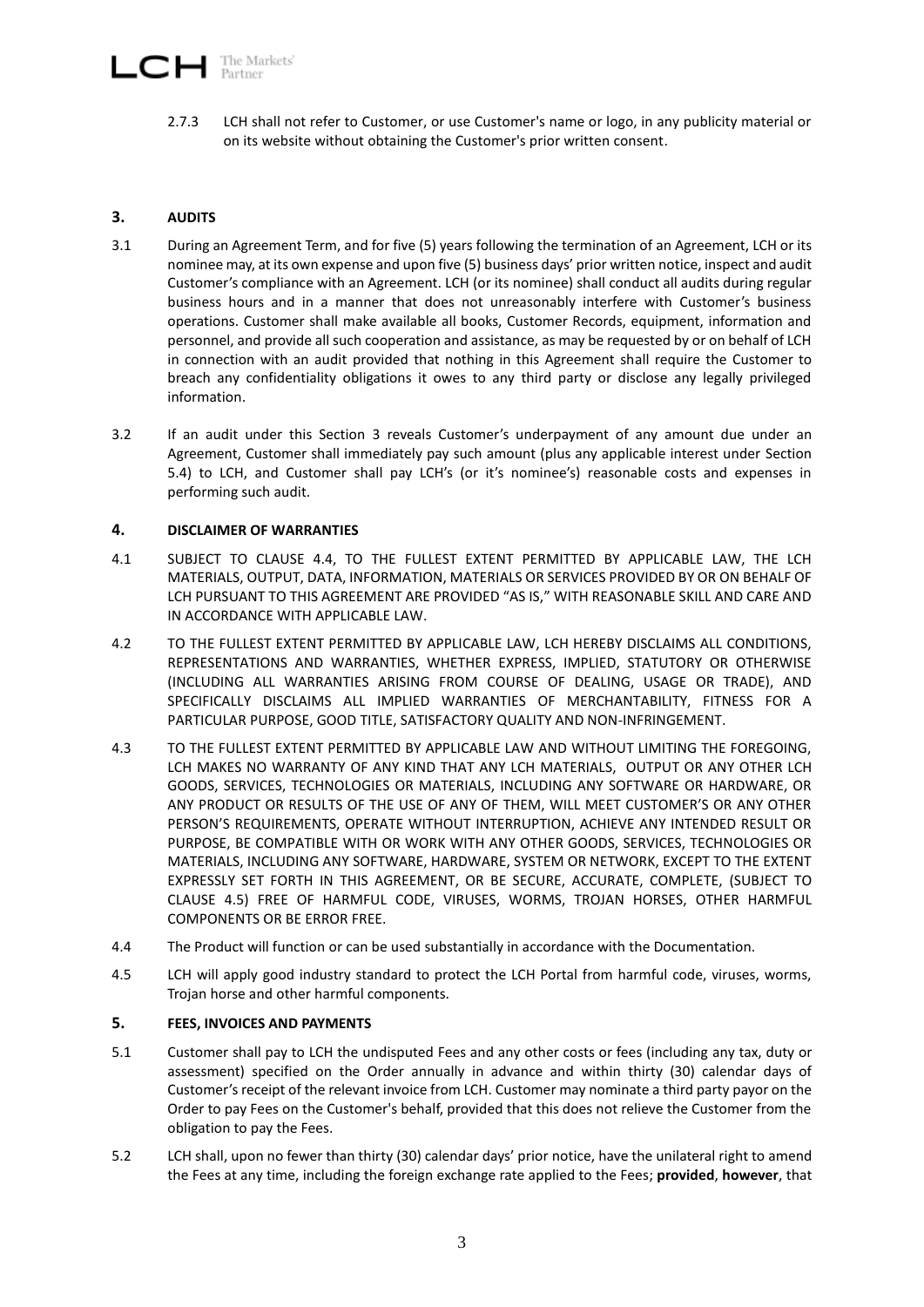any amendment to the level of the Fees shall not take effect until the first calendar day of the subsequent Renewal Term following the date on which Customer receives the aforementioned notice.

- 5.3 Unless expressly stated in an Agreement, no refund of any Fees or any other fees or charges payable hereunder will be provided by LCH.
- <span id="page-3-0"></span>5.4 **Late Fees.** If Customer defaults in the payment when due of any sum payable under an Agreement (howsoever determined), the liability of Customer shall be increased to include interest on such sum from the date when such payment is due until the date of actual payment at a rate per annum of the EONIA rate plus 1%. In the event that EONIA is no longer available, the Parties will use a rate of  $\epsilon$ STR (Euro Short Term Rate) in its place, or any other successor designated by the European Central Bank as the recommended risk-free rate for Euros. Such interest shall accrue daily from the date on which the payment was due.

## 5.5 **VAT/Sales Tax.**

- 5.5.1 All charges due and payable hereunder are exclusive of sales tax, purchase or turnover tax, levies, duties or its equivalent in each relevant jurisdiction, excluding taxes assessable against LCH based on its income, property or employees ("**Sales Tax**"), which, if applicable, shall be payable by Customer at the rate applicable at the time. Customer shall be liable for the payment of any taxes, charges or assessments imposed in connection with the payment of all charges.
- 5.5.2 In the event of any amendment to Sales Tax legislation or for any other reason the sums invoiced without Sales Tax in accordance with an Agreement become subject to Sales Tax, then the applicable invoices shall be deemed to be exclusive of Sales Tax (if any) and Customer shall, in addition to the sums payable, pay LCH the full amount of Sales Tax chargeable thereon on the provision of a valid invoice prepared in the format prescribed by the relevant taxing authority in the jurisdiction in which LCH is located.
- 5.5.3 Where Sales Tax or its equivalent has not been charged and it is later determined that Sales Tax or its equivalent should have been applied, the time limit for LCH to reissue the invoice with Sales Tax or its equivalent is three (3) years after the expiry of an Agreement.

#### 5.6 **Withholding Taxes.**

- 5.6.1 In the event that Applicable Law requires that an amount in respect of any taxes, levies or charges be withheld from any payment by Customer to LCH under an Agreement, the amount payable to LCH shall be increased as necessary so that, after Customer has withheld amounts required by Applicable Law, LCH receives an amount equal to the amount it would have received had no such withholding been required. Customer shall withhold such taxes, levies or charges and pay such withheld amounts over to the applicable taxing authority in accordance with the requirements of the Applicable Law and provide LCH with a receipt confirming such payment. LCH shall reasonably cooperate with Customer to determine whether any such deduction or withholding applies to the services, and, if so, shall further cooperate to minimise applicable withholding taxes
- 5.6.2 Where LCH can demonstrate that, although a credit is permitted under the laws in force in the United Kingdom, it is not available to LCH, either in part or in full, the amount invoiced can be increased so that LCH receives an amount equal to that which it would have received had no such withholding been required. This includes the scenario where withholding tax is suffered at a rate higher than the tax rate payable in the United Kingdom.

## <span id="page-3-1"></span>**6. INTELLECTUAL PROPERTY RIGHTS**

#### 6.1 **Intellectual Property Ownership**.

6.1.1 **General**. The rights granted hereunder are solely with respect to the Customer's use of the LCH Materials, and in no event shall there be an acquisition or implied licence under any LCH's or any of its Affiliates' Intellectual Property Rights.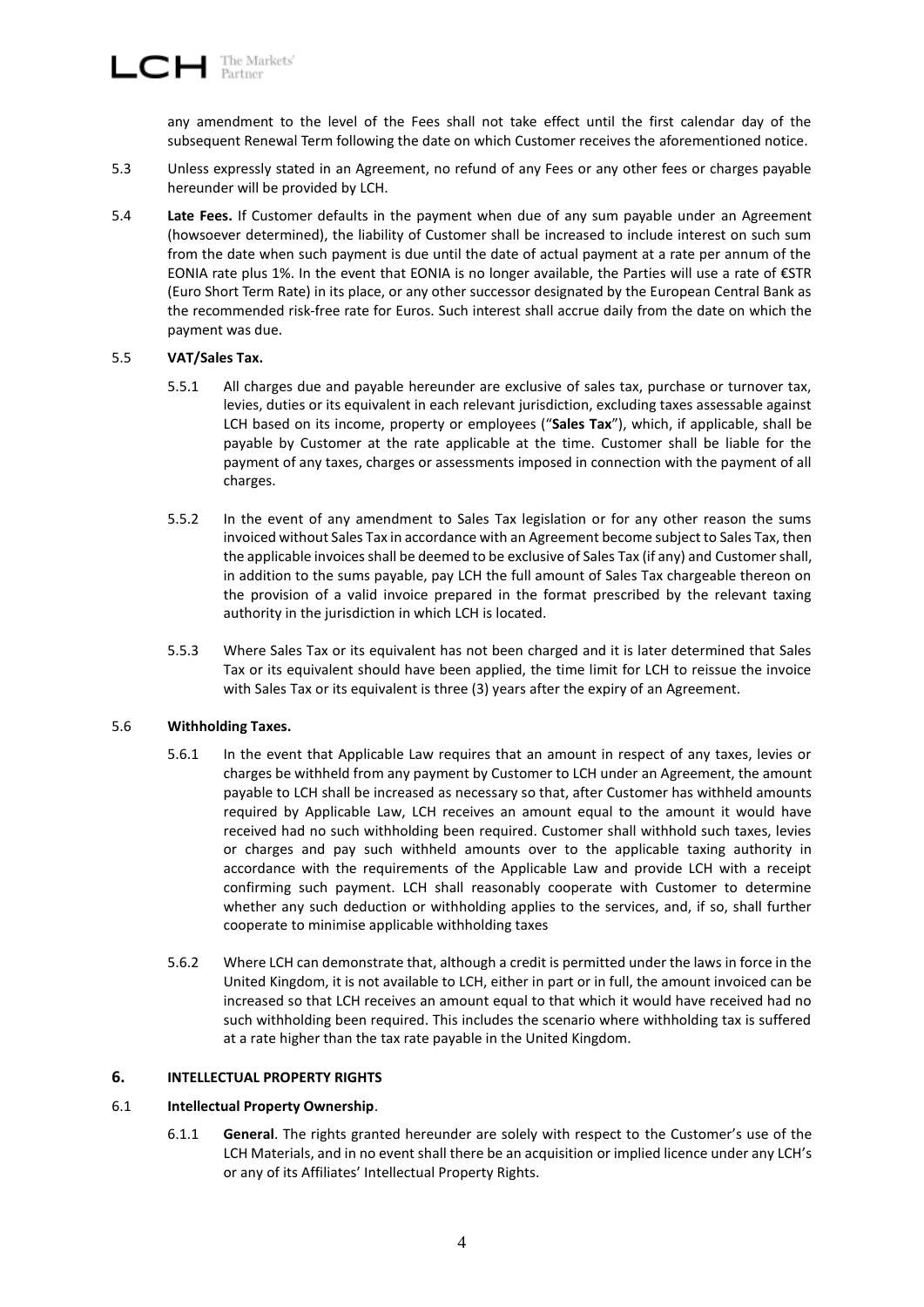- 6.1.2 LCH warranty. LCH warrants that it has all necessary rights, permissions and licences to make available the LCH Materials under the terms of an Agreement.
- 6.1.3 **LCH Ownership**. Customer acknowledges and agrees that:
- 6.1.4 the LCH Materials are licensed, not sold, to Customer, and Customer does not and will not have or acquire under or in connection with an Agreement any ownership interest in the, LCH Materials, Output or any related Intellectual Property Rights;
- 6.1.5 the LCH Materials were developed by LCH through the expenditure of substantial time, effort and money, and constitute valuable intellectual property and trade secrets of LCH;
- 6.1.6 LCH is and will remain the sole and exclusive owner of all rights, title and interest in and to the LCH Materials, including all Intellectual Property Rights relating thereto; and
- 6.1.7 Customer hereby unconditionally and irrevocably assigns to LCH its entire right, title and interest in and to any Intellectual Property Rights that Customer may now or hereafter have in or relating to the, LCH Materials and Output, whether held or acquired by operation of law, contract, assignment or otherwise.

## 6.2 **Cooperation and Infringement.**

- 6.2.1 Customer shall:
	- (a) take all reasonable measures to safeguard the LCH Materials, Output and any copies thereof from infringement, misappropriation, theft, misuse or unauthorised access;
	- (b) take all such steps as LCH may require to assist LCH in maintaining the validity, enforceability and ownership of the Intellectual Property Rights in the LCH Materials and Output;
	- (c) promptly notify LCH in writing if Customer becomes aware of (A) any actual or suspected infringement, misappropriation or other violation of LCH's Intellectual Property Rights in or relating to the LCH Materials and Output or (B) any claim that the LCH Materials or Output, in whole or in part, infringes, misappropriates or otherwise violates the Intellectual Property Rights or other rights of any person; and
	- (d) fully cooperate with and assist LCH in the conduct of any Claim by LCH to prevent or abate any actual or threatened infringement, misappropriation or violation of LCH's rights in the LCH Materials or Output. Customer shall provide such cooperation and assistance at LCH's expense, save where such Claim is related to or in connection with Customer's breach of an Agreement.

## <span id="page-4-0"></span>**7. LIABILITY**

- <span id="page-4-1"></span>7.1 **LIMITATIONS OF LIABILITY.** SUBJECT TO CLAUSES [7.3](#page-5-0) AND [7.4,](#page-5-1) NEITHER PARTY SHALL BE LIABLE UNDER OR IN CONNECTION WITH THIS DSM OR AN AGREEMENT TO THE OTHER PARTY OR ANY OTHER PERSON OR ENTITY, WHETHER FOR BREACH OF CONTRACT, TORT (INCLUDING NEGLIGENCE AND BREACH OF STATUTORY DUTY), MISREPRESENTATION OR OTHERWISE FOR:
	- (a) LOSS OF PROFITS;
	- (b) LOSS OF SALES, REVENUE OR ANTICIPATED SAVINGS;
	- (c) LOSS OF OR DAMAGE TO GOODWILL OR REPUTATION;
	- (d) LOSS OF OPPORTUNITY OR WASTED EXPENDITURE;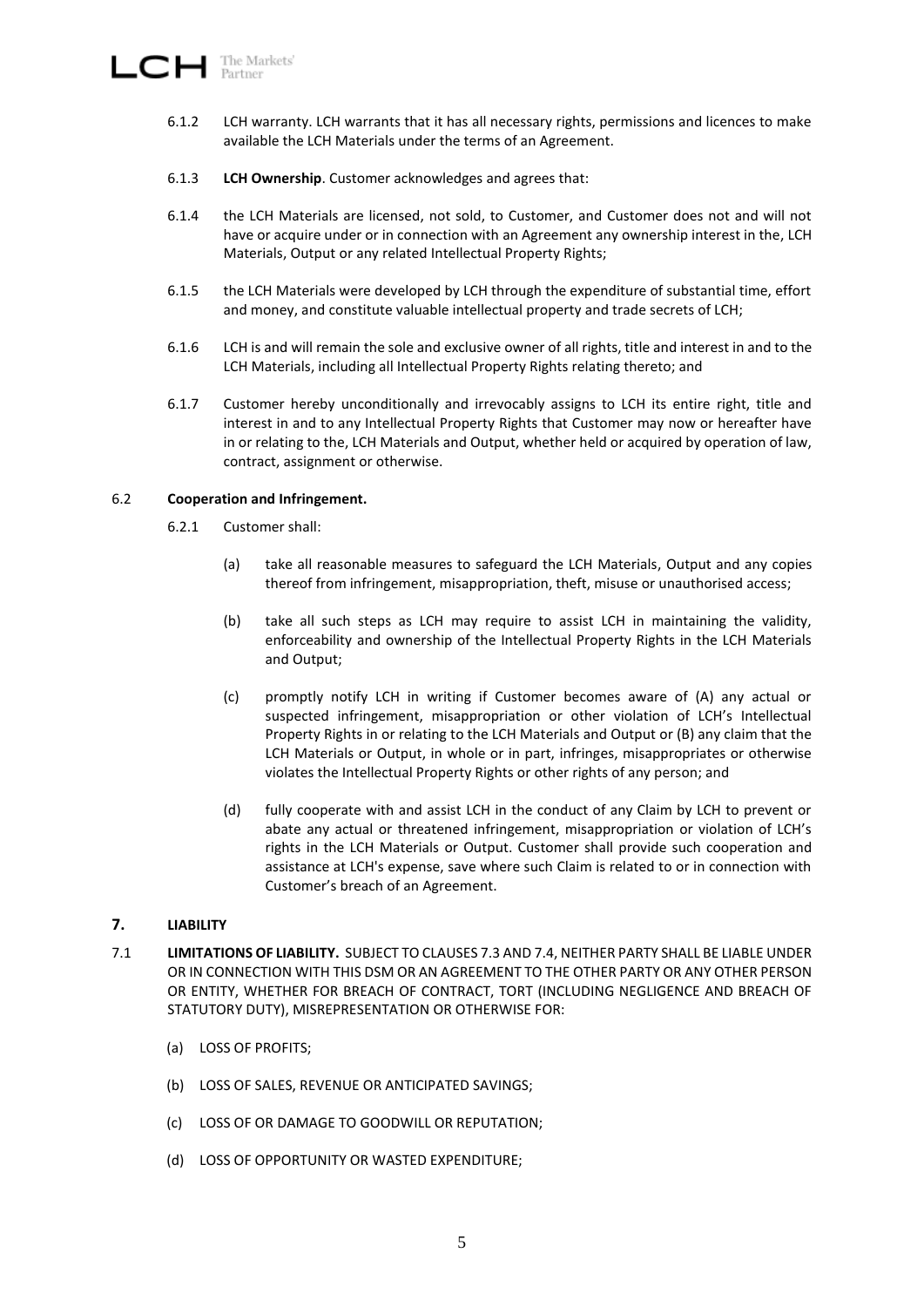- <span id="page-5-2"></span> $\Box$  The Markets'
	- (e) LOSS OF DATA OR LOSS OF USE DAMAGES; OR
	- (f) LOSS OR DAMAGE ARISING FROM ANY CLAIM MADE, OR LOSS INCURRED, BY AN AUTHORISED USER OR ANY OTHER OF CUSTOMER'S CLIENTS OR CUSTOMER'S AFFILIATES;

in each case under clauses [7.1\(a\)](#page-4-1) to [\(f\)](#page-5-2) (inclusive) whether such losses are direct or indirect; or

- (g) ANY COSTS, CHARGES, EXPENSES OR DAMAGE, INCLUDING DIRECT, INDIRECT, INCIDENTAL, CONSEQUENTIAL OR SPECIAL LOSSES.
- 7.2 LIABILITY CAP. SUBJECT TO CLAUSES 7.1, 7.3 AND 7.4, THE MAXIMUM AGGREGATE LIABILITY OF EITHER PARTY TO THE OTHER PARTY WITH REGARD TO ALL LIABILITIES, LOSSES, CHARGES, DAMAGES, EXPENSES AND COSTS OF ANY KIND, INCLUDING LEGAL COSTS, IN ALL ACTIONS AND CLAIMS ARISING OUT OF OR IN CONNECTION WITH ANY AGREEMENT, INCLUDING BREACH OF CONTRACT, TORT (INCLUDING NEGLIGENCE AND BREACH OF STATUTORY DUTY), MISREPRESENTATION OR OTHERWISE (INCLUDING CONNECTED CLAIMS) SHALL BE THE TOTAL AMOUNT PAID BY CUSTOMER UNDER THE RELEVANT AGREEMENT DURING THE TWELVE (12) MONTH PERIOD IMMEDIATELY PRIOR TO THE EVENT GIVING RISE TO LIABILITY.
- <span id="page-5-0"></span>7.3 Nothing in this DSM or an Agreement limits or excludes either Party's liability for:
	- (a) death or personal injury caused by negligence;
	- (b) fraud or fraudulent misrepresentation;
	- (c) a breach of Sectio[n 14](#page-7-0) (*Confidentiality*); or
	- (d) any liability that cannot be limited or excluded by Applicable Law.
- <span id="page-5-1"></span>7.4 Nothing in an Agreement limits or excludes Customer's liability for (i) Customer's obligations to pay to LCH the undisputed Fees and any other fees or charges in accordance with an Agreement or (ii) any amounts due and payable to LCH resulting from a breach of an Agreement.

## <span id="page-5-6"></span>**8. SUSPENSION**

- <span id="page-5-3"></span>8.1 LCH may suspend or revoke all or part of Customer's or any Authorised User's right to access or use a Product, if LCH determines:
	- (a) any of the LCH Materials or Output depends on the provision or availability of any third party information, data or services, and such third party does not supply or is in capable of supplying such information, data or services;
	- (b) any of the LCH Materials or Output cannot be provided to Customer or any Authorised User in accordance with Applicable Law; or
	- (c) to terminate or suspend access to or provision of any of the LCH Materials or Output across parts or all of its business.
- <span id="page-5-5"></span><span id="page-5-4"></span>8.2 LCH may suspend or revoke all or part of Customer's or any Authorised User's right to access or use all Products under all Agreements, if LCH determines:
	- (a) access to or use of any Product (i) poses a security risk or threat to LCH, any of its Affiliates or any third party, (ii) could adversely impact LCH's or its Affiliates' systems or businesses or (iii) could subject LCH, its Affiliates or any third party to liability, including any third party Claim that the LCH Materials or Output infringes upon a third party's Intellectual Property Rights;
	- (b) Customer is in breach of any Agreement, including the payment of any Fees;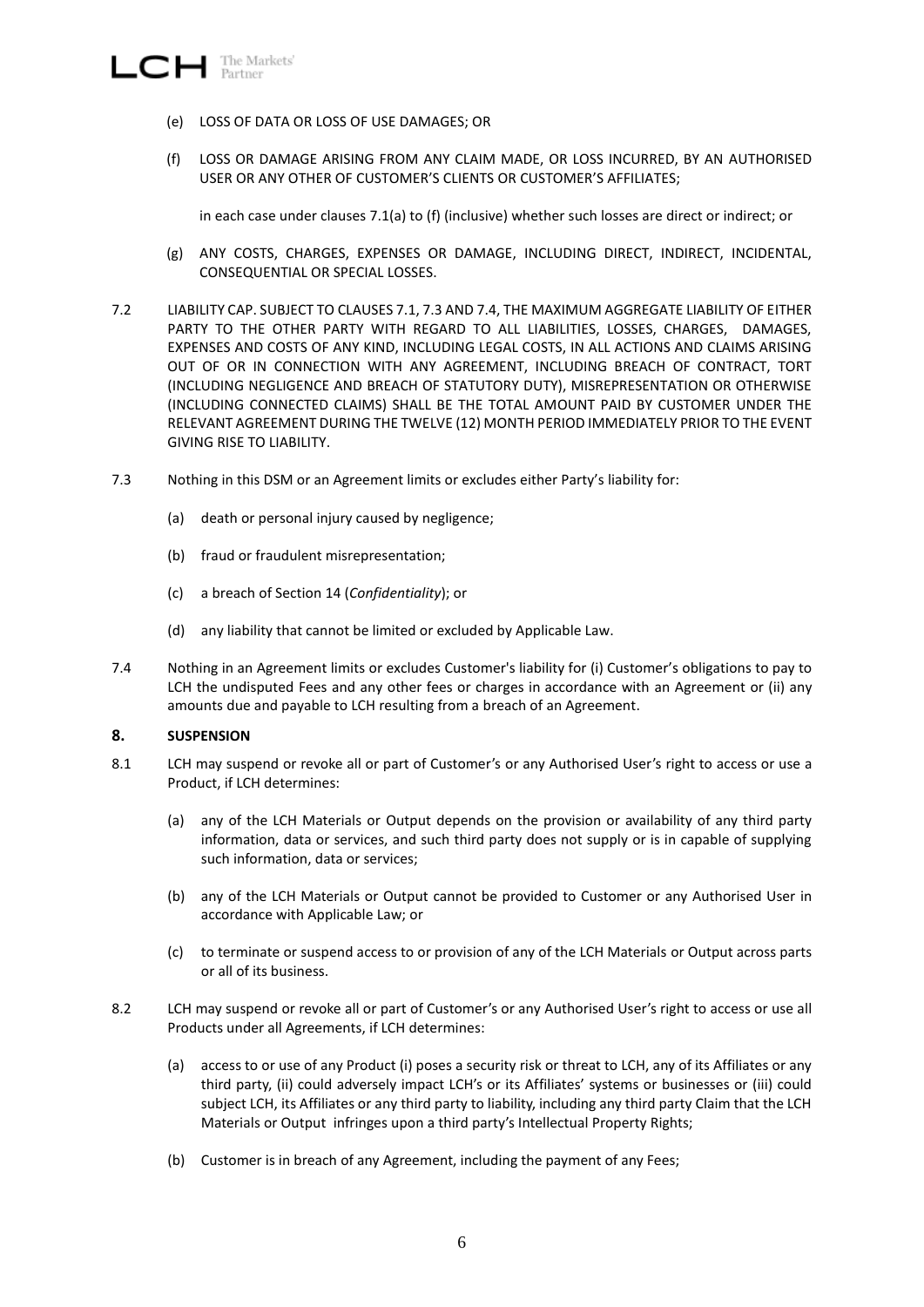- 8.3 Upon any suspension or revocation under Section [8.1](#page-5-3) or [8.2,](#page-5-4) LCH shall provide Customer reasonable information regarding the reason for suspension or revocation and, in the case of suspension, the expected period of suspension.
- 8.4 For the avoidance of doubt, LCH shall have no liability for any suspension under Section [8.1](#page-5-3) or [8.2,](#page-5-4) **provided**, **however**, that LCH shall, upon Customer's request, refund any pre-paid Fees on a pro rata basis for the period of time relating to such suspension, save for a suspension arising pursuant to Section [8.2\(b\).](#page-5-5)

## **9. USE OF OPEN SOURCE SOFTWARE**

9.1 Customer acknowledges that a portion of the LCH Materials to be delivered under an Agreement may contain Permissive Open Source Code. Customer represents and warrants that Customer shall not take any action that would alter the status of such portions of LCH Materials as Permissive Open Source Code.

#### <span id="page-6-2"></span>**10. CUSTOMER OBLIGATIONS**

- 10.1 In addition to fulfilling all other obligations of Customer set forth in this DSM or an Agreement, Customer shall:
	- (a) comply with all reasonable instructions from the LCH relating to the operation of the Product;
	- (b) use only suitably trained employees and contingent workers in the use and operation of the Product;
	- (c) within a reasonable time period, or such time period as prescribed by LCH, install and run any and all fixes, patches or other Updates released by the LCH in connection with the Product, its operation or the provision or use thereof; and
	- (d) comply with any reasonable requirements or directions of the LCH from time to time with respect to disclaimers and attribution provisions to be displayed with any screen or other mechanism that Customer utilizes to provide, publish or display results calculated by the Product.

## **11. AGREEMENT TERM**

- 11.1 The term the Agreement shall commence on its Order Effective Date and, shall continue in force for its Initial Term, unless and until terminated earlier in accordance with Section [12,](#page-6-0) and shall continue automatically thereafter for further Renewal Terms.
- 11.2 All Agreements shall have a Renewal Term unless stated otherwise on the Order Form.
- 11.3 Either party may terminate an Agreement with effect at the expiry of the Initial Term or Renewal Term upon service no less than ninety (90) calendar days' prior notice.

## <span id="page-6-0"></span>**12. AGREEMENT TERMINATION/RENEWAL OPT OUT**

- 12.1 Either Party may terminate an Agreement with immediate effect by providing notice to the other Party if the other Party:
	- (a) becomes unable to pay its debts in the ordinary course of business, passes a resolution for winding up or has a receiver or administrator appointed over all or any of its assets, becomes insolvent (whether voluntarily or involuntarily), is placed in liquidation or ceases to carry on business as a going concern or the equivalent occurs in any jurisdiction; or
	- (b) is in material breach of any term of an Agreement and such material breach is uncured for a period of thirty (30) calendar days from receipt of notice by the other Party.

<span id="page-6-1"></span>For purposes of Section [12.1\(b\),](#page-6-1) the complete unavailability of a Product for a period of ten (10) consecutive business days shall constitute a "material breach" of that Agreement by LCH. In such event,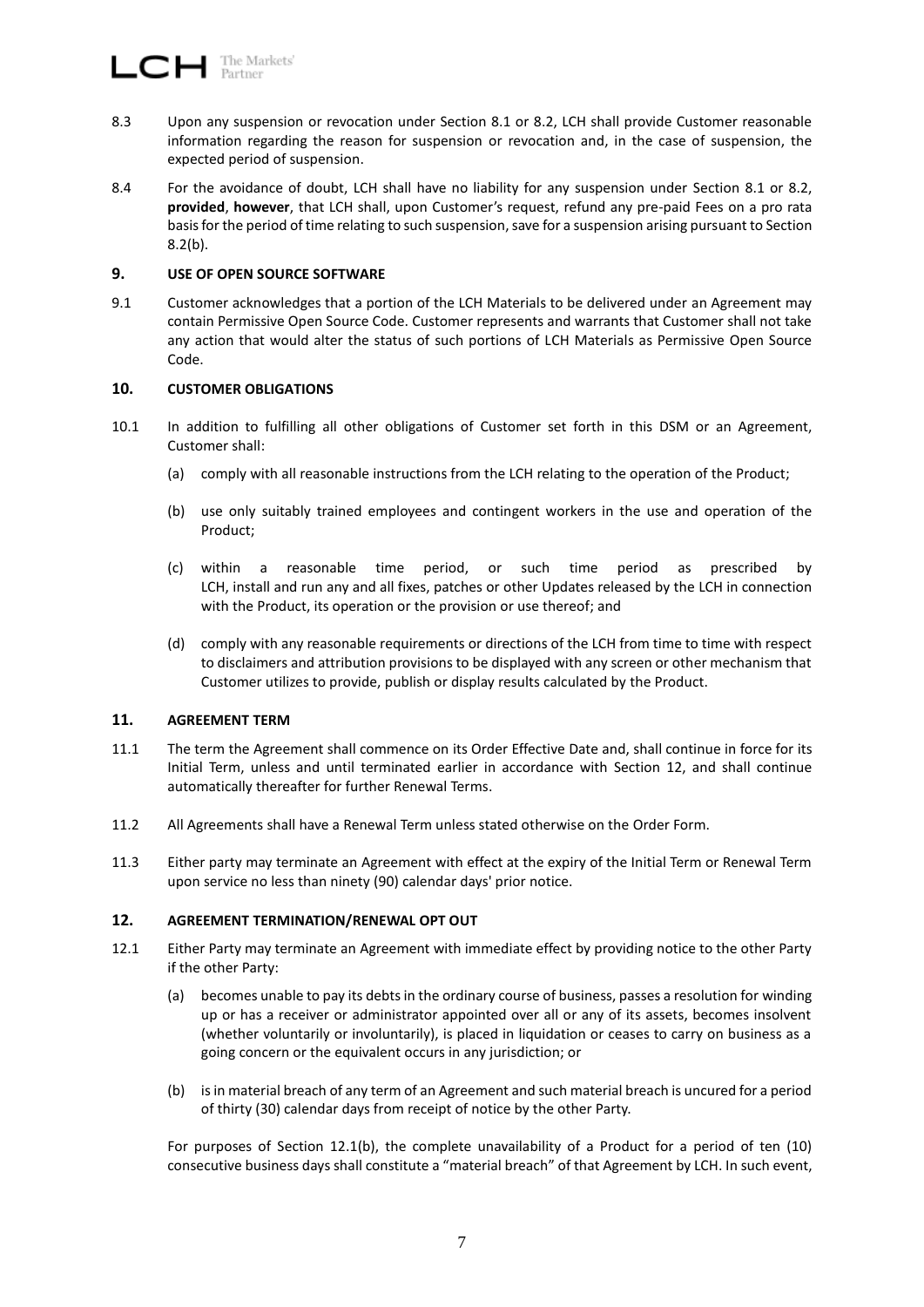Customer shall have the right to terminate that Agreement with immediate effect at the conclusion of such 10 business day period.

- 12.2 LCH may terminate an Agreement with immediate effect upon prior notice to Customer:
	- (a) if charges or fees due and payable under that Agreement have remained unpaid for a period of sixty (60) calendar days following the due date of such Fees or other charges or fees under the relevant invoice;
	- (b) upon a breach by Customer of any representation or warranty under Section [15](#page-9-0) (Representations and Warranties); or
	- (c) for any of the reasons set forth in Section [8.1](#page-5-3) or [8.2](#page-5-4) (inclusive).
- <span id="page-7-1"></span>12.3 LCH may terminate an Agreement upon giving no less than thirty (30) days' notice (or if such notice period is not possible, giving reasonable notice) if LCH determines or believes it cannot provide access to or use of a Product for commercial, legal, risk, compliance or regulatory reasons.
- 12.4 In the event LCH terminates an Agreement pursuant to Section [12.3,](#page-7-1) or Customer terminates an Agreement pursuant to Section [12.1\(b\)](#page-6-1) and the asserted material breach is the complete unavailability of a Product for ten (10) consecutive business days, LCH shall, upon Customer's request, refund any pre-paid Fees on a *pro rata* basis.
- 12.5 Termination of an Agreement shall not automatically terminate this DSM or any other Agreement between the Parties.

## <span id="page-7-4"></span>**13. EFFECT OF TERMINATION**

- <span id="page-7-2"></span>13.1 Upon the termination of an Agreement, all rights, licences and authorisations granted to Customer thereunder will immediately terminate and Customer shall:
	- (a) immediately cease all use of, access to and all other activities related to the Product and LCH Materials;
	- (b) within seven (7) days deliver to LCH or, at LCH's request, destroy and permanently erase from all devices and systems Customer, directly or indirectly, controls, LCH Materials, including all documents, files and materials containing, reflecting, incorporating or based on any of the foregoing, whether or not modified or merged into other materials; and
	- (c) upon LCH's request, certify to LCH in a signed, written instrument that Customer has complied with the requirements of this Section [13.1.](#page-7-2)
- 13.2 Customer shall remain responsible for all fees and charges incurred through the date of termination of an Agreement.
- <span id="page-7-3"></span>13.3 **Surviving Terms**. The provisions set forth in the following sections, and any other right, obligation or provision under this DSM or an Agreement that, by its nature, should survive termination of this Agreement, will survive any termination of this Agreement: this Section [13.3,](#page-7-3) Section [1](#page-0-2) (*Definitions*), Section [3](#page-2-1) (*Audits*), Section [4](#page-2-0) (*Disclaimer of Warranties*), Section [5](#page-2-3) (*Fees, Invoices and Payments*), Section [6](#page-3-1) (*Intellectual Property Rights*), Section [7](#page-4-0) (*Liability*), Section [8](#page-5-6) (Suspension),, Section [10](#page-6-2) (*Customer Obligations*), Section [13](#page-7-4) (*Effect of Termination*), Section [14](#page-7-0) (*Confidentiality*), Section [15](#page-9-0) (*Representations and Warranties*), Section [16](#page-9-1) (*Miscellaneous*), and Section [17](#page-11-0) (*Governing Law, Submission to Jurisdiction, Dispute Resolution, Injunctive Relief*).

## <span id="page-7-0"></span>**14. CONFIDENTIALITY**

14.1 **Confidential Information**. In connection with this DSM or an Agreement, the Disclosing Party may disclose or make available Confidential Information to the Receiving Party.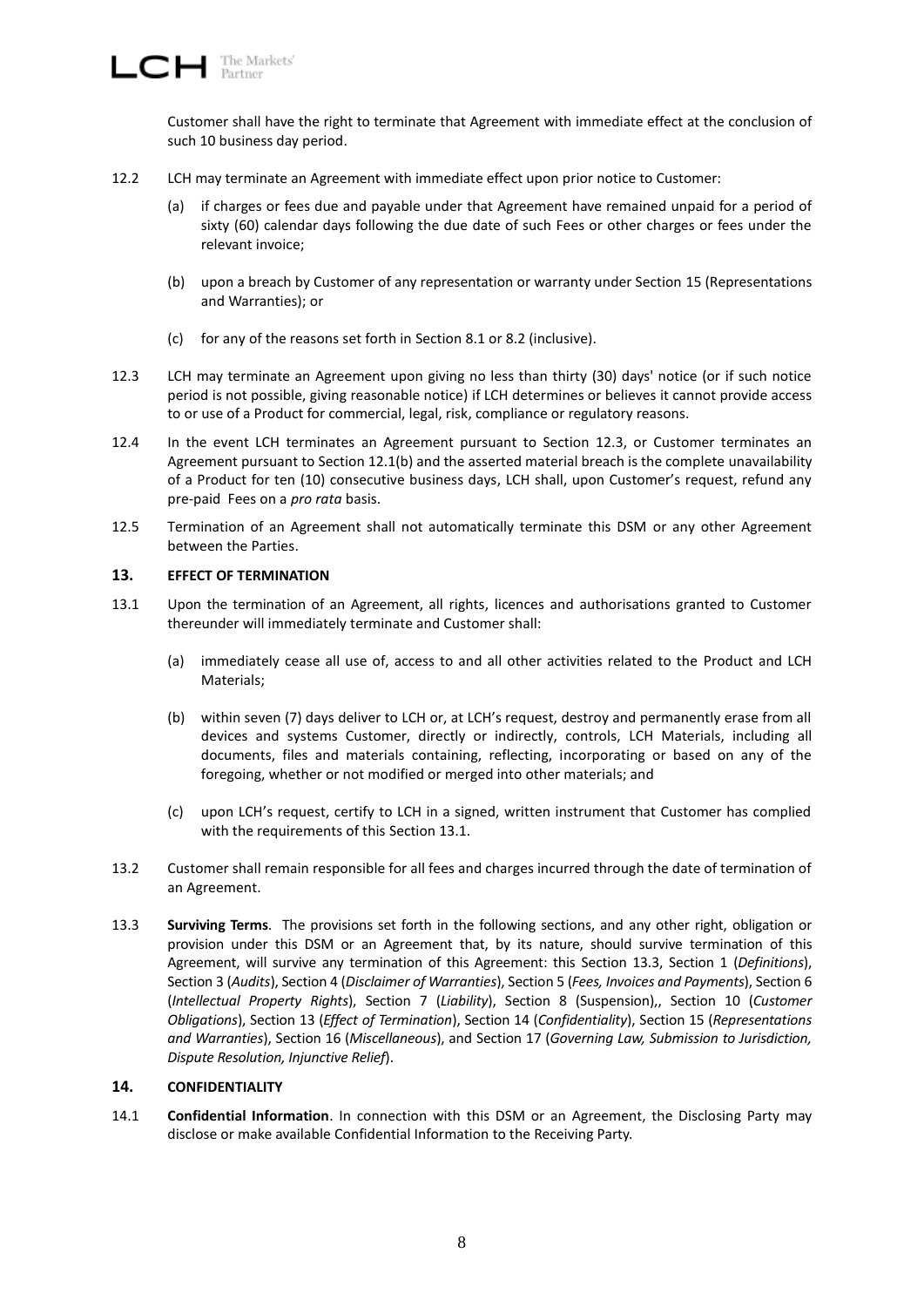- 14.2 **Exclusions and Exceptions**. Except as required by Applicable Law, **"Confidential Information"** shall not include information that:
	- (a) at the time of disclosure is, or thereafter becomes, generally available to and known by the public other than as a result of, directly or indirectly, any violation of this DSM or an Agreement by the Receiving Party or any of its Representatives;
	- (b) at the time of disclosure is, or thereafter becomes, available to the Receiving Party on a nonconfidential basis from a third party, provided that such third party is not and was not prohibited from disclosing such Confidential Information by an obligation to the Disclosing Party;
	- (c) was known by or in the possession of the Receiving Party or its Representatives, as established by documentary evidence, before being disclosed by or made available by or on behalf of the Disclosing Party pursuant to this DSM or an Agreement; or
	- (d) was independently developed by the Receiving Party, as established by documentary evidence, without reference to or use of any of the Disclosing Party's Confidential Information.
- 14.3 **Protection of Confidential Information.** The Receiving Party shall:
	- (a) protect and safeguard the confidentiality of all Confidential Information with at least the same degree of care as the Receiving Party would protect its own Confidential Information, but in no event with less than a commercially reasonable degree of care;
	- (b) not disclose or use the Disclosing Party's Confidential Information, or permit it to be accessed or used, for any purpose other than in the exercise and performance of its rights and obligations under this Agreement (the "**Confidentiality Purpose**"); and
	- (c) not disclose any Confidential Information to any person, except to the Receiving Party's Representatives who (A) need to know such Confidential Information for the Confidentiality Purpose, (B) are informed by the Receiving Party of the confidential nature of such Confidential Information, and (C) are subject to confidentiality obligations to the Receiving Party that are no less restrictive than the terms and conditions of this DSM or an Agreement.
- 14.4 **Compelled Disclosures**. Before the Receiving Party (or its Representatives) makes any disclosure of any of the Disclosing Party's Confidential Information under Applicable Law or in accordance with the Customer's own internal procedures and processes regarding information storage and disclosure, the Receiving Party shall, to the extent permitted under Applicable Law, provide the Disclosing Party with:
	- (a) prompt notice of such requirement so that the Disclosing Party may seek, at its sole cost and expense, a protective order or other remedy; and
	- (b) reasonable assistance, at the Disclosing Party's sole cost and expense, in opposing such disclosure or seeking such protective order or other limitation on disclosure.
- 14.5 **Return of Confidential Information.** At the request in writing of the Disclosing Party, the Receiving Party shall return all Confidential Information of the Disclosing Party and all materials that contain any of the Disclosing Party's Confidential Information, including all specifications, drawings, designs, recording tapes, computer software, data and any other materials whatsoever and all copies made thereof, or if so requested by the Disclosing Party, the Receiving Party shall certify in writing that all copies of the Disclosing Party's Confidential Information have been destroyed, except to the extent that the same form part of (i) the permanent records of the Receiving Party that it is bound by Applicable Law to preserve or where the Customer is bound by its own internal procedures and processes regarding information storage and disclose or (ii) any electronic records that are customarily backed up in the normal course of the Receiving Party's business, in which event the Receiving Party may retain such Confidential Information in strictest confidence. Notwithstanding the return to the Disclosing Party of the Confidential Information pursuant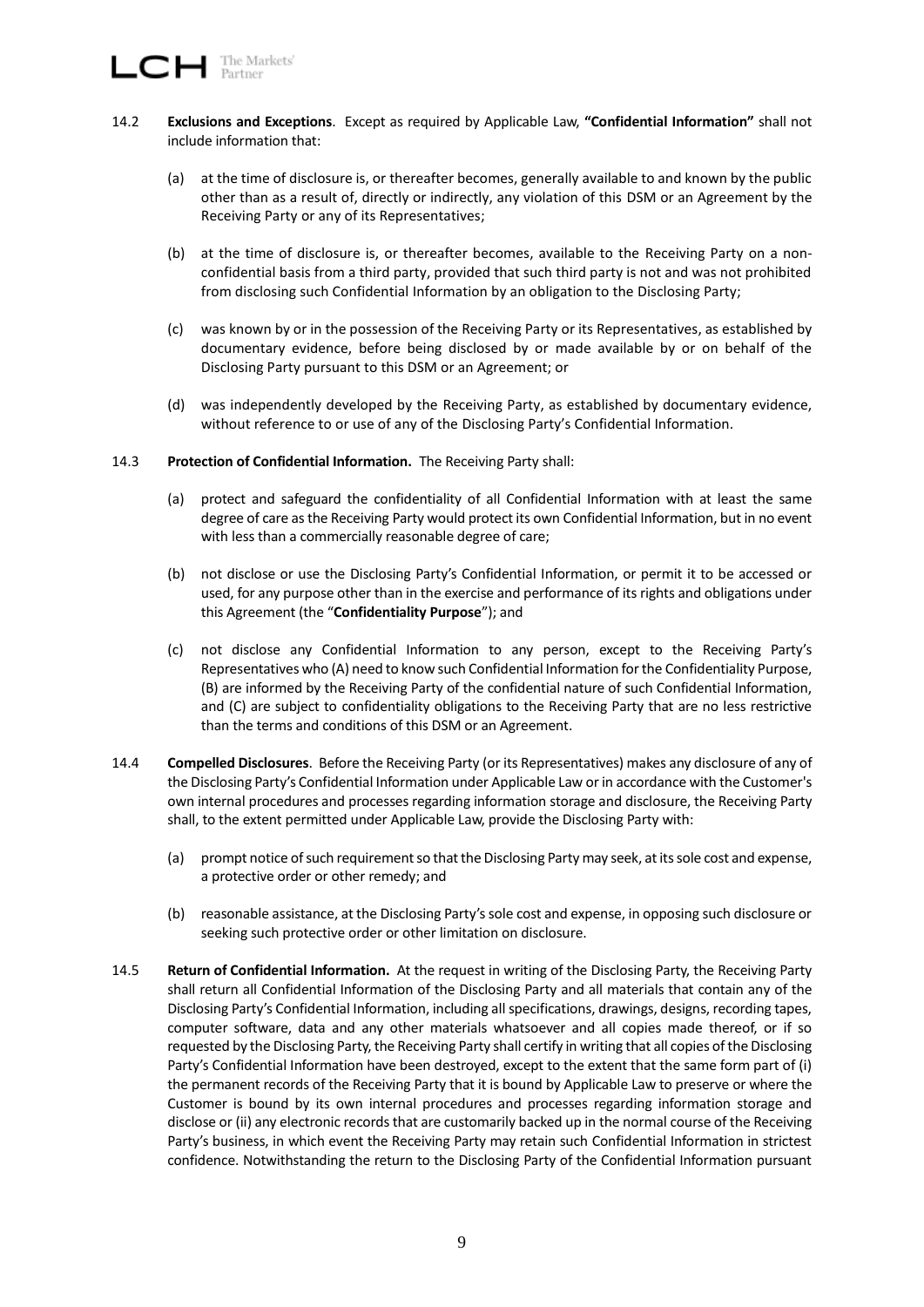to this clause, the Receiving Party and its Representatives shall continue to be bound to their confidentiality and other obligations under this DSM or an Agreement.

14.6 **Breach**. The Receiving Party shall be responsible and liable for any breach of this Section [14](#page-7-0) by any of its Representatives.

## <span id="page-9-0"></span>**15. REPRESENTATIONS AND WARRANTIES**

- <span id="page-9-2"></span>15.1 Each Party represents, warrants and covenants to the other Party that:
	- (a) it is duly organized, validly existing and in good standing as a corporation or other entity under the laws of the jurisdiction of its incorporation or other organization;
	- (b) it has the full right, power and authority, including any required or necessary regulatory licences or authorisations, to enter into and perform its obligations under this Agreement, including to grant the rights and to provide the services contemplated by each Permitted Use;
	- (c) the execution of this DSM or an Agreement has been duly authorised by all necessary corporate or organizational action of such Party; and
	- (d) it shall comply with Applicable Law in carrying out its obligations under this DSM and any Agreement.
- <span id="page-9-3"></span>15.2 Without prejudice to Section [15.1,](#page-9-2) Customer warrants and undertakes that (i) it shall not knowingly undertake any activities which would amount to, or facilitate or otherwise result in another person committing, tax evasion and (ii) it shall maintain reasonable procedures designed to prevent any employees, agents or other persons who perform services for it or on its behalf from undertaking any such activities. Customer shall follow its internal reporting procedures where breaches of Sectio[n 15.2\(](#page-9-3)i) are identified. The Customer shall answer, in reasonable detail, any written or oral inquiry from LCH related to Customer's compliance with this clause.

## <span id="page-9-1"></span>**16. MISCELLANEOUS**

- 16.1 **Force Majeure**. In no event will LCH be liable or responsible to Customer, or be deemed to have defaulted under or breached this DSM or an Agreement, for any failure or delay in fulfilling or performing any term of this DSM or an Agreement when and to the extent such failure or delay is caused by any circumstance beyond LCH's reasonable control, including acts of God, flood, fire, earthquake, pandemic, explosion, war, terrorism, invasion, riot or other civil unrest, embargoes, blockades, national or regional emergency, strikes, labour stoppages or slowdowns or other industrial disturbances, passage of law or any action taken by a governmental or public authority or any complete or partial government shutdown or emergency. For the avoidance of doubt, the foregoing shall include any failure or delay in fulfilling or performing any term of this DSM or an Agreement as a result of or related to the COVID-19 pandemic.
- 16.2 **Further Assurances.** Each Party shall do and execute, or arrange for the doing and executing of, each necessary act, document and thing as may be reasonably requested of it by the other Party by notice to implement this DSM or an Agreement**.**
- 16.3 **Assignment**. Either party may assign, novate or transfer any or all of its rights or obligations under this DSM or an Agreement:
- 16.3.1 to any of its Affiliates, provided that it serves no less than thirty (30) days' written notice of any such assignment, novation or transfer to the other party; or
- 16.3.2 to any other third party provided that it serves no less than ninety (90) days' written notice ("**Transfer Notice**") of any such assignment, novation or transfer to the other party. Following receipt of a Transfer Notice, the other party may terminate this DSM and all Agreements on giving no less thirty (30) days' written notice prior to the expiry of the period of the Transfer Notice.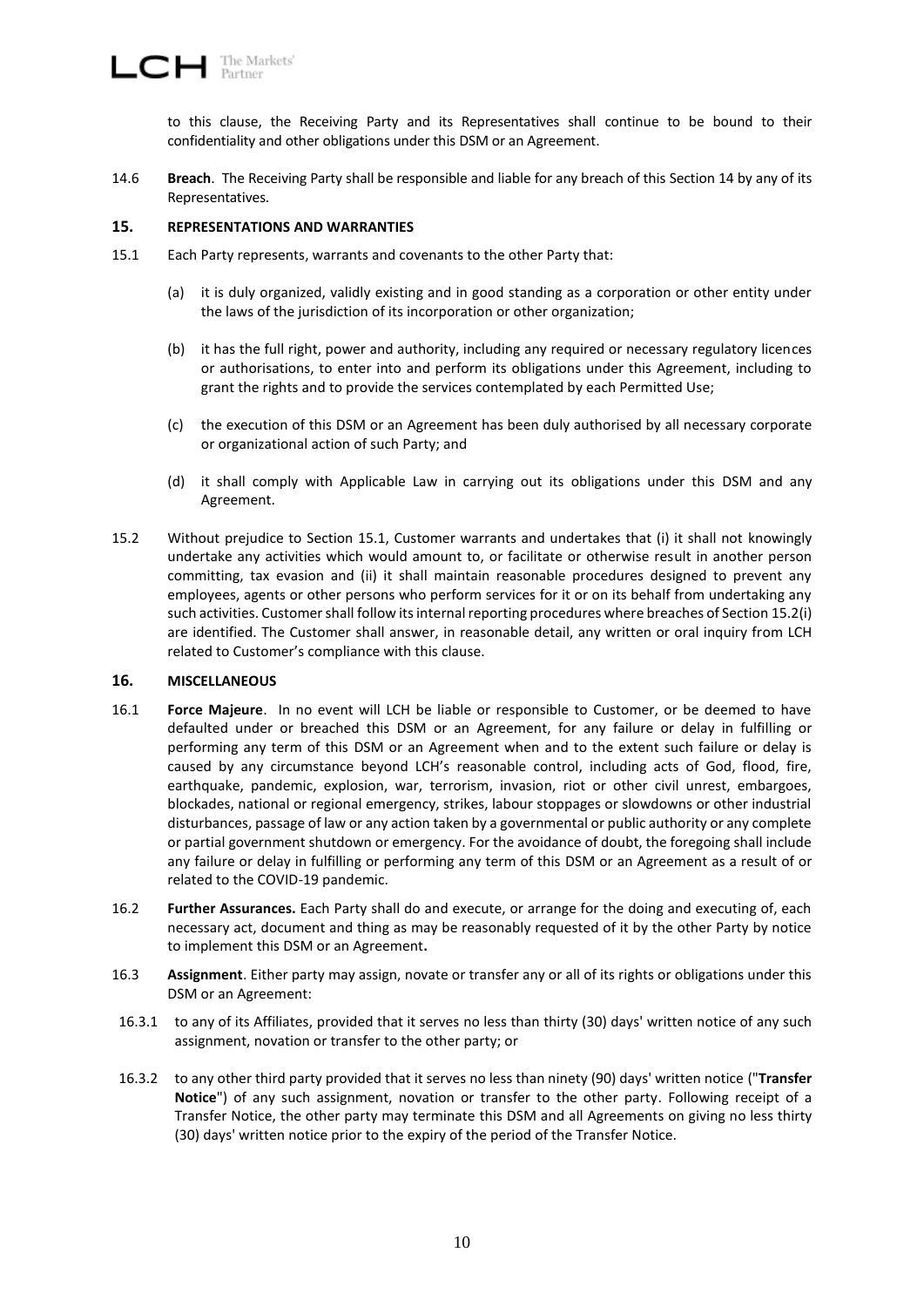16.4 **Sub-Contracting**. LCH may sub-contract, delegate or outsource the performance of any or all of its obligations under this DSM or an Agreement, **provided**, however, that any such sub-contracting, delegation or outsourcing shall not relieve LCH from any such obligations.

#### 16.5 **Notices**.

Any notice, claim or demand in connection with this DSM or an Agreement or with any arbitration under this DSM or an Agreement (each, a "**Notice**") shall be sufficiently given to the recipient at (i) its registered address, (ii) the address set out in an Order or (iii) an e-mail address as notified by the recipient to the notifying Party from time to time for purposes of this DSM or an Agreement.

Any Notice shall be in writing in English and may be sent by messenger, courier or by email. Without prejudice to the foregoing, any Notice shall conclusively be deemed to have been received:

- (a) if delivered by messenger or courier, the date on which delivery is shown or evidenced to have occurred; or
- (b) if sent by email, at the time of sending, provided that receipt shall not occur if the sender receives an automated message indicating that the email has not been delivered to the recipient.

A notice under or in connection with this DSM or any Agreement shall be in writing in the English language. In the absence of evidence of earlier receipt, a notice is deemed given upon receipt.

- 16.6 **Amendment.** LCH shall give the Customer no less than thirty (30) days' notice ("**Notice Period**") of any variation to this Agreement. Such variation shall automatically come into effect at the end of the Notice Period unless the Customer serves notice on LCH prior to the end of the Notice Period that the Customer wishes to terminate. Where the Customer serves such notice, LCH shall refund a pro-rated amount of any Fees paid in advance for the current Initial Term or Renewal Term.
- 16.7 **Waiver**. No failure or delay by any Party in exercising any right or remedy provided under this DSM or an Agreement (including the invoicing of an amount payable to LCH by Customer) shall operate as a waiver of it, nor shall an single or partial exercise of any right or remedy preclude any other or further exercise of it or the exercise of any other right or remedy. Any waiver of a breach of this DSM or an Agreement shall not constitute a waiver of any subsequent breach.
- 16.8 **Bribery**. In pre-contract negotiations and in use of the licence granted under this DSM or an Agreement, LCH and Customer each confirms that it has and shall at all times comply with the terms of the Bribery Act 2010 and the US Foreign Corrupt Practices Act, as applicable.
- 16.9 **Contracts (Rights of Third Parties) Act 1999**. A person who is not a party to this DSM or an Agreement has no rights (whether under the Contracts (Rights of Third Parties) Act 1999 or otherwise) to enforce any provision of this DSM or an Agreement. The rights of the Parties to terminate, rescind or agree any variation, waiver or settlement under this DSM or an Agreement are not subject to the consent of any person that is not a party to this DSM or an Agreement.
- 16.10 **Severability.** If at any time any part of this DSM or any Agreement is held to be or becomes void or otherwise unenforceable for any reason under any applicable law, the same shall be deemed omitted from this DSM or any Agreement and the validity and/or enforceability of the remaining provisions of this DSM or any Agreement shall not in any way be affected or impaired as a result of that omission.
- 16.11 **No Partnership**. Nothing in this DSM or any Agreement shall create a partnership between the Parties or makes a Party the agent of another Party for any purpose. Neither Party may pledge the credit of the other party nor represent itself as being the other party nor an agent, partner, employee or representative of the other Party and neither Party may hold itself out as such nor as having any power or authority to incur any obligation of any nature, express or implied, on behalf of the other.
- 16.12 **Counterparts**. This DSM or any Agreement may be entered into in any number of counterparts, all of which taken together shall constitute one and the same instrument. Any Party may enter into this DSM or any Agreement by signing any such counterpart.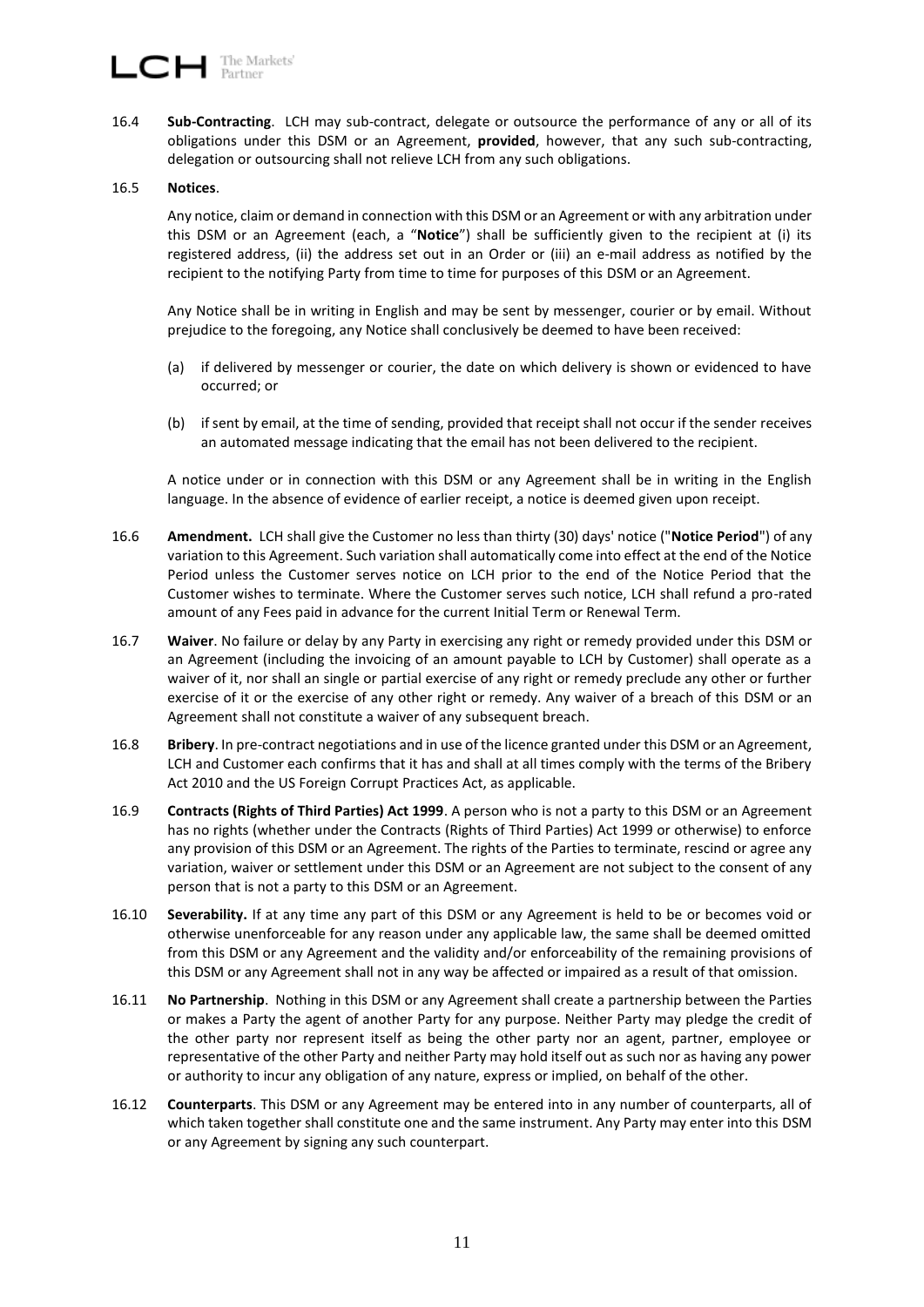# $\Box$  The Markets'

16.13 **Entire Agreement**. This DSM or any Agreement supersedes any previous written or oral agreement between the Parties in relation to the matters dealt with in this DSM or any Agreement and contains the whole agreement between the Parties relating to the subject matter of this DSM or any Agreement at the date hereof to the exclusion of any terms implied by law, which may be excluded by contract. In the event of any conflict between an Agreement and any other agreement between the Parties, this DSM and the Agreement shall prevail to the extent of such conflict. The Parties acknowledge that they have not been induced to enter into this DSM by any representation, warranty or undertaking not expressly incorporated into it. An Agreement shall not supersede the Participant Data Access and Rights Agreement between the Parties (where such agreement exists) or any other written agreement between the Parties pertaining solely to the use and disclosure of LCH Materials and Outputs to Customer for purposes of the Customer pricing and valuing contracts presented to or registered with LCH by Customer or any investment fund for which the Customer acts as investment manager. Each Party agrees that the only rights and remedies available to it arising out of or in connection with any warranties, statements, promises or representations will be for breach of contract and irrevocably and unconditionally waives any right it may have to any claim, rights or remedies (excluding in relation to fraudulent misrepresentation) but including any right to rescind this DSM or any Agreement which it might otherwise have had in relation to them.

## <span id="page-11-0"></span>**17. GOVERNING LAW; SUBMISSION TO JURISDICTION; ARBITRATION INJUNCTIVE RELIEF**

- 17.1 **Governing Law.** This DSM and any Agreement and any issues, disputes or claims arising out of or in connection with it (whether contractual or non-contractual in nature such as claims in tort, from breach of statute or regulation or otherwise) shall be governed by, and construed in accordance with, the laws of England and Wales.
- <span id="page-11-1"></span>17.2 **Arbitration.** Except for emergency judicial relief authorised under Section [17.3,](#page-12-0) any dispute arising out of or connected with this DSM or any Agreement that cannot be resolved amicably by the Parties thereto, including any dispute as to the validity, existence or termination of this DSM or any Agreement and/or this Section [17.2](#page-11-1) and/or any non-contractual obligation arising out of or in connection with this DSM or any Agreement, shall be resolved in such manner as the Parties may agree or, failing agreement, by arbitration in London by a single arbitrator pursuant to the rules of the London Court of International Arbitration (which rules are deemed to be incorporated by reference into this Section) save that, unless the Parties agree or the arbitrator rules otherwise:
	- (a) the claimant shall serve his written claim document within 14 days of the arbitrator's appointment. The defence shall be served 14 days after that and the reply 14 days thereafter. Each Party shall attach any documents relied upon;
	- (b) no statement of case, witness statement, expert report or submission shall exceed 10 pages plus attachments;
	- (c) factual witnesses shall give evidence in chief by witness statement. Cross-examination of any factual or expert witness shall not exceed half a day;
	- (d) there shall be no general disclosure of documents;
	- (e) there shall be no oral submissions, though the arbitrator may ask questions of the Parties orally or in writing;
	- (f) the arbitrator shall make his award, with reasons, as soon as practicable and in any event within four months of his appointment;
	- (g) each Party shall bear one half of the costs associated with the administration of the arbitration proceedings. and
	- (h) judgment upon the award rendered by the arbitrator may be entered in any Court having jurisdiction thereof.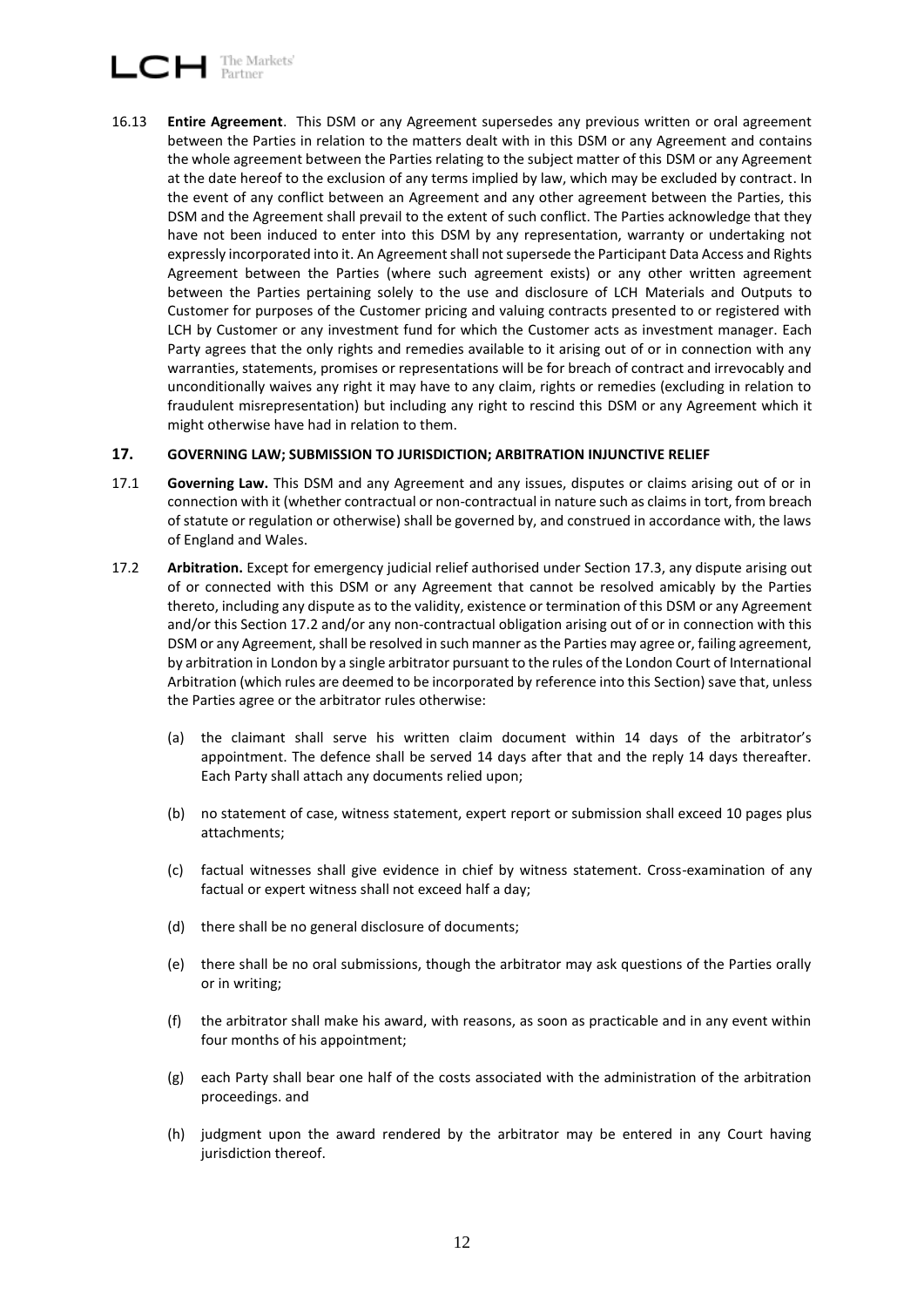# The Markets'<br>Partner LCH

<span id="page-12-0"></span>17.3 **Injunctive Relief.** The parties acknowledge that violation by any Party of the provisions of Section [14](#page-7-0) (Confidentiality) may cause irreparable harm to the other Party not adequately compensable by monetary damages. In addition to other relief, it is agreed that preliminary and permanent injunctive relief shall be available without necessity of posting bond to prevent any actual or threatened violation of such provisions.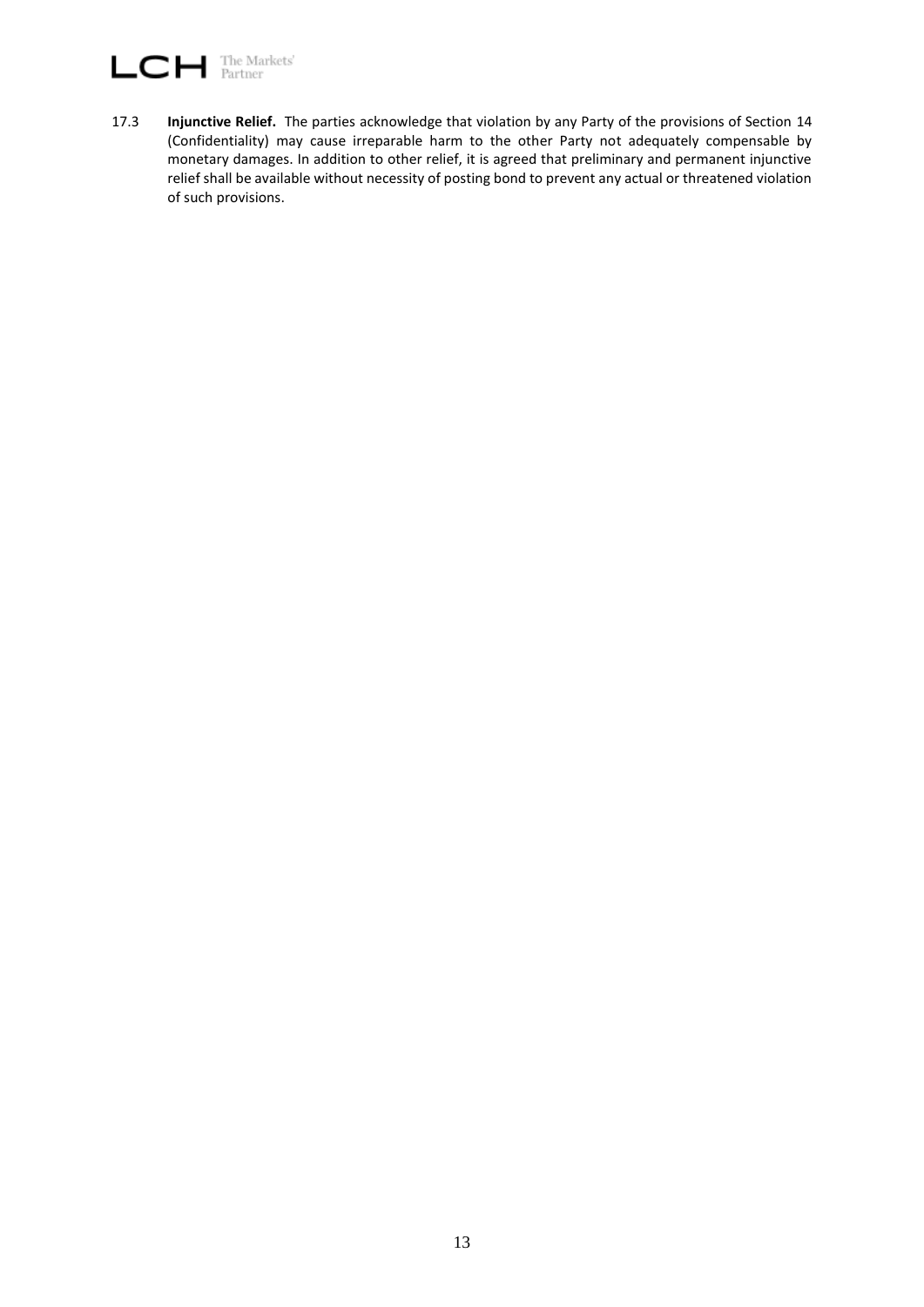## **Schedule 1 – Interpretation; Definitions**

#### **1. INTERPRETATION**

- 1.1 For purposes of an Agreement, (a) the words "include," "includes" and "including" are not exclusive or exhaustive; and (b) the words "herein," "hereof," "hereto" and "hereunder" refer to an Agreement as a whole.
- 1.2 Unless the context otherwise requires, references herein:
- 1.2.1 to Sections and Schedules mean the sections of, and schedules attached to, this DSM;
- 1.2.2 to an agreement, instrument, or other document means such agreement, instrument, or other document; and
- 1.2.3 to a statute means such statute (as amended from time to time), any successor legislation thereto and any regulations promulgated thereunder.
- 1.3 This DSM or an Agreement shall be construed without regard to any presumption or rule requiring construction or interpretation against the party drafting an instrument or causing any instrument to be drafted. The Schedule(s) referred to herein shall be construed with, and as an integral part of, this DSM to the same extent as if they were set forth verbatim herein.
- 1.4 In the event of conflict between the DSM, the Product Annex and the Order, the following order of precedence shall apply:
- 1.4.1 DSM:
- 1.4.2 Product Annex; then
- 1.4.3 Order.
- 1.5 Except where expressly stated to the contrary, all times in this DSM or an Agreement are described using the twenty-four-hour clock and are London time.
- 1.6 The headings in this DSM and an Agreement are for reference only and do not affect the interpretation of this DSM or an Agreement.

"**Add-on**" means additional functionality identified as an add-on on the LCH Portal.

"**Agreement**" means an Order incorporating the relevant Product Annex and the DSM.

"**Agreement Term**" means the duration of an Agreement, including the Initial Term and any Renewal Terms.

"**Affiliate**" means (i) each and any subsidiary or holding company of a Party and each and any subsidiary of a holding company of the Party from time to time; or (ii) with respect to Customer, each and any subsidiary or holding company of Customer, and each and any subsidiary of a holding company of Customer from time to time that accessed, was provided access to or used the LCH Materials or LCH Service.

**"Applicable Law"** means any applicable statute, law, ordinance, regulation, rule and other instruments in force from time to time, including the rules, codes or practice of a Government Authority.

"**Authorised User**" means as defined in the relevant Product Annex.

**"Claim"** means any claim, legal or equitable, cause of action, suit, litigation, proceeding (including a regulatory or administrative proceeding), grievance, complaint, demand, charge, investigation, examination, audit, arbitration,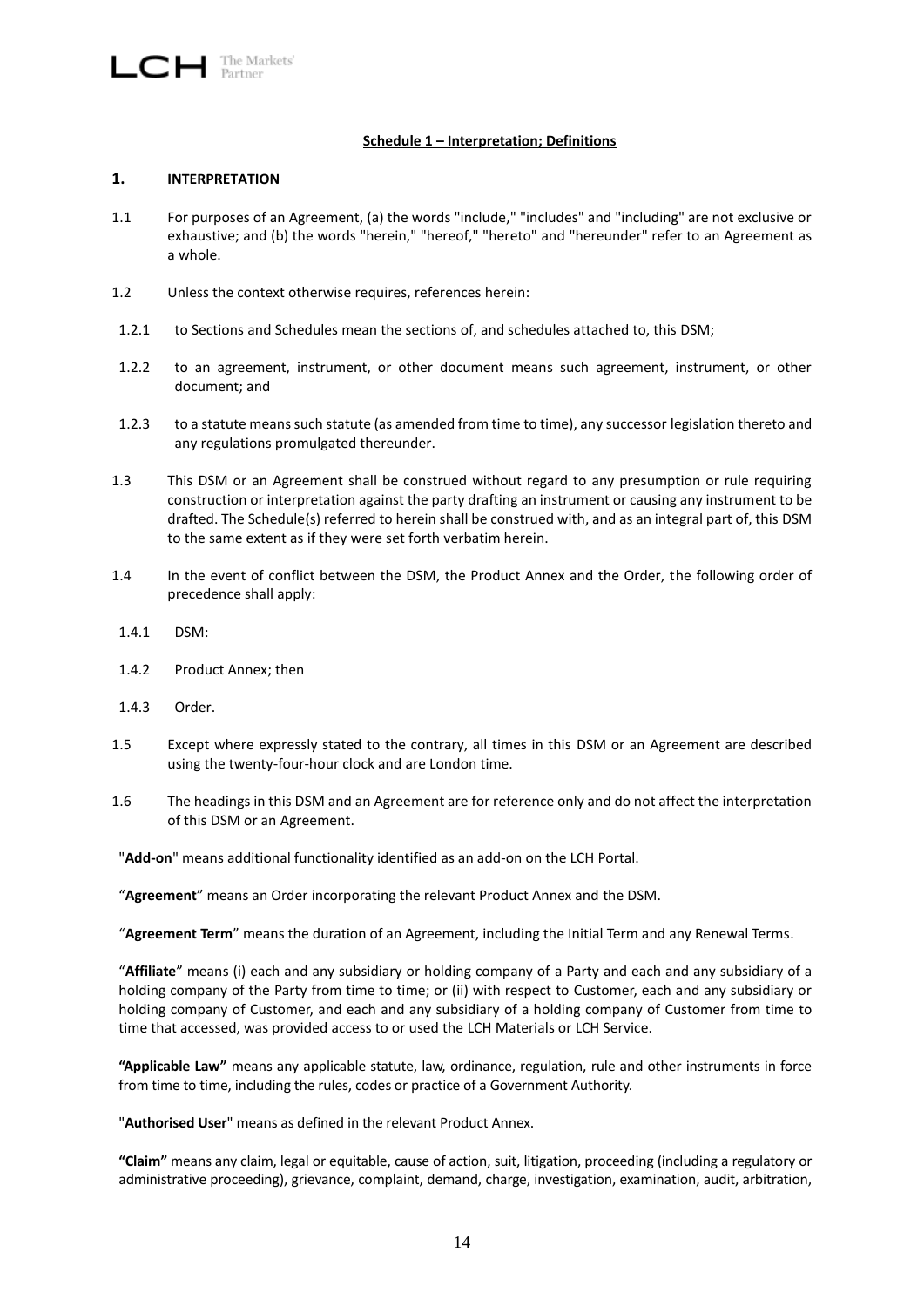$\Box$  The Markets'

mediation or other process for settling disputes or disagreements, including any of the foregoing processes or procedures in which injunctive or equitable relief is sought.

"**Confidential Information**" means information in any form or medium (whether oral, written, electronic or other) that a Party (the **"Disclosing Party"**) discloses or makes available to the other Party (the **"Receiving Party"**) in connection with this DSM or an Agreement that the Disclosing Party considers confidential or proprietary, including information consisting of or relating to the Disclosing Party's technology, trade secrets, trade data or details, know-how, business operations, plans, strategies, customers and pricing, whether or not marked designated or otherwise identified as "confidential".

**"Contract"** means as defined by all or any of the General Regulations, Default Rules, Settlement Finality Regulations, Procedures, or any other regulations and procedures of LCH, as published on LCH's website and amended from time to time.

**"Documentation"** means any and all documents, instructions, analyses, reports, materials, data and any other descriptions related to the LCH Materials or Output or Plan that LCH provides or makes available to Customer from time to time in any form or medium (including on the LCH Portal) related to the operation, use, support, installation or integration of the LCH Materials or Output.

**"DSM"** means this Digital Services Manual.

**"Fees"** means the fees exclusive of sales tax and costs payable by Customer to LCH for the relevant Plan or Product, as specified in the Order.

**"Government Authority"** means (i) any governmental, inter-governmental, parliamentary or supranational body, entity, agency or department or (ii) regulatory, self-regulatory or other authority, in each case with competent jurisdiction over a given Party.

**"Initial Term"** means a period of 12 months from the Order Effective Date

**"Intellectual Property Rights"** means any and all rights, title and interest, presently or hereafter owned or acquired, under or related to any and all patents, inventions, copyrights, databases, design rights, trademarks and domain names, get-up, goodwill or rights to sue for passing off, computer software, know-how and trade secrets and any other intellectual property rights of whatever nature, in each case whether registered or unregistered and including all applications (or rights to apply) for and renewals or extensions of such rights and all similar or equivalent rights or forms of protection that may now or in the future subsist in any part of the world.

**"LCH Materials"** means any and all of the Product, Documentation, Updates and any material in whatsoever form (including specifications, plans, methodologies, software, databases, reports, processes, designs, documentation, information and know-how) developed, provided or made available by LCH to Customer, or accessed by the Customer, any Authorised User or any Affiliate, under or in connection with this Agreement and as more specifically detailed in a Product Annex.

**"LCH Portal"** means the portal made available by LCH from time to time through which the Customer accesses the LCH Materials and submits Orders;

**"Order Effective Date"** means the date on which the Customer and LCH sign an Order.

**"Order"** means the document by which Customer orders Products, and which is signed by the Parties.

**"Output"** has the meaning given to it in each Product Annex for that Product (as relevant).

**"Party"** means either LCH or Customer; "**Parties**" means both LCH and Customer.